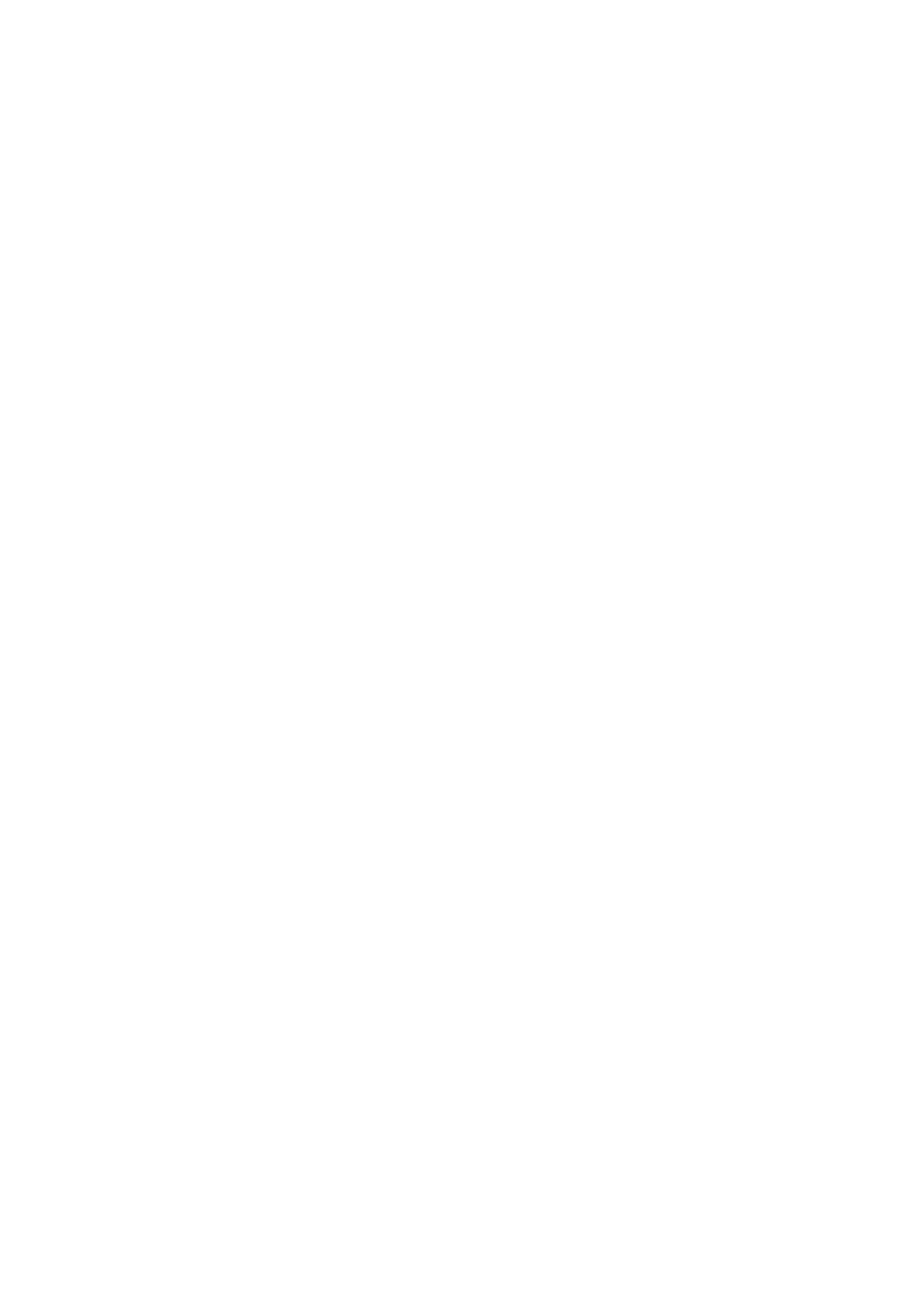

# **TOWN AND COUNTRY PLANNING (PERMITTED DEVELOPMENT) (TEMPORARY USE OR DEVELOPMENT) ORDER 2015**

# **Index**

| <b>Article</b> |                                                            | Page |  |
|----------------|------------------------------------------------------------|------|--|
| $\mathbf{1}$   |                                                            |      |  |
| $\overline{2}$ |                                                            |      |  |
| 3              |                                                            |      |  |
| 4              |                                                            |      |  |
| 5              |                                                            |      |  |
| 6              |                                                            |      |  |
|                | <b>SCHEDULE 1</b>                                          | 9    |  |
|                | PLANNING APPROVAL FOR CERTAIN DEVELOPMENT                  | 9    |  |
|                | <b>SCHEDULE 2</b>                                          | 14   |  |
|                | OFFICIAL RACE EVENT PADDOCK AND CAMPSITE AREAS AT NOBLES   |      |  |
|                | PARK, DOUGLAS FOR ISLE OF MAN TT, MANX GRAND PRIX AND ISLE |      |  |
|                | OF MAN CLASSIC TT RACES                                    | 14   |  |
|                | <b>SCHEDULE 3</b>                                          | 15   |  |
|                | OFFICIAL RACE EVENT PADDOCK AND CAMPSITE AREA AT           |      |  |
|                | CASTLETOWN FOR BILLOWN CIRCUIT                             | 15   |  |
|                | ERROR! BOOKMARK NOT DEFINED.                               |      |  |

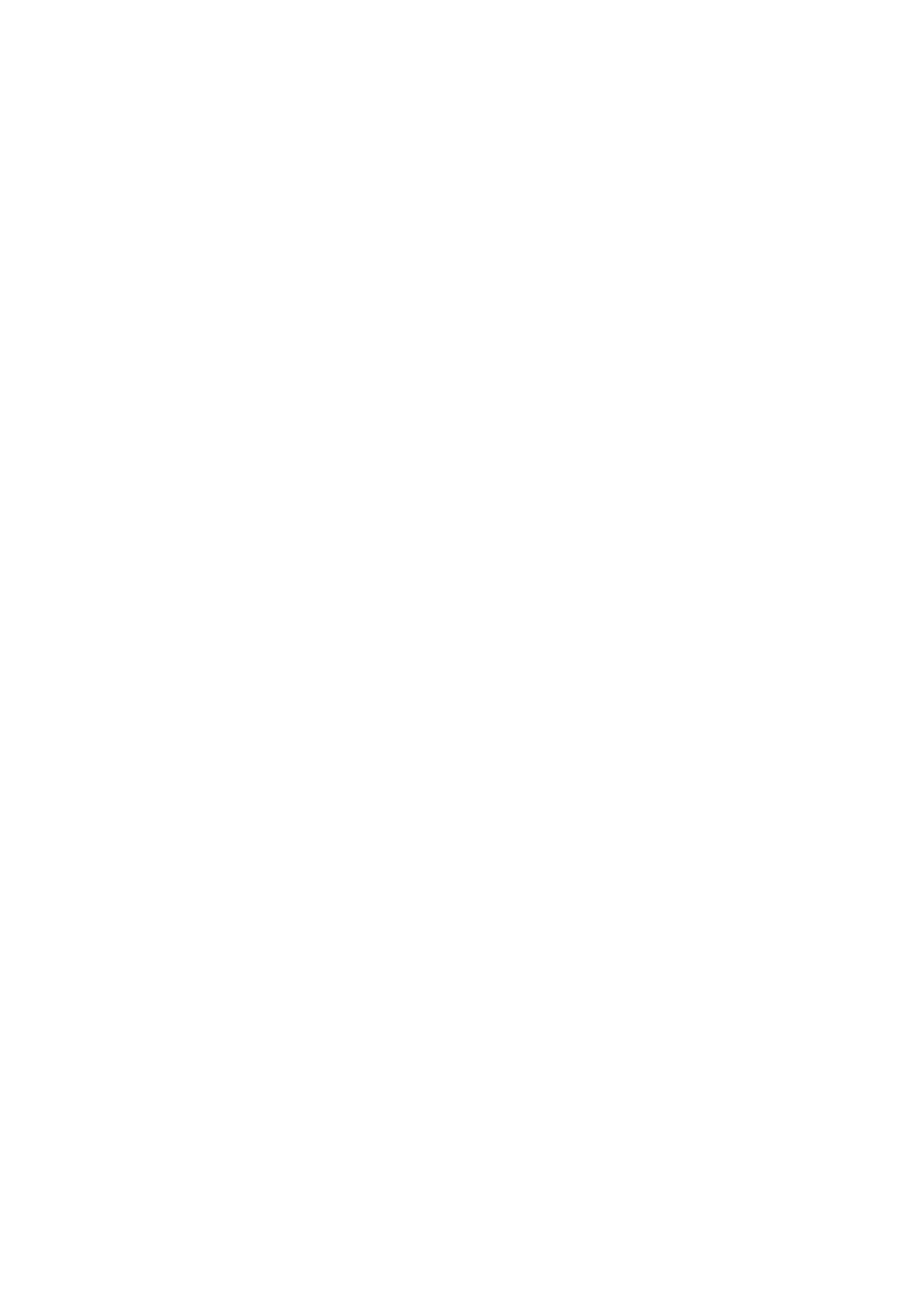Statutory Document No. 2015/0382



*Town and Country Planning Act 1999*

# **TOWN AND COUNTRY PLANNING (PERMITTED DEVELOPMENT) (TEMPORARY USE OR DEVELOPMENT) ORDER 2015**

*Approved by Tynwald: Coming into Operation: in accordance with article 2*

The Department of Infrastructure makes the following Order, after consultation with the Department of Environment, Food and Agriculture<sup>1</sup>, under section 8(1), (2), (3)(b), (4) and (5) of the Town and Country Planning Act 1999.

#### <span id="page-4-0"></span>**1 Title**

This Order is the Town and Country Planning (Permitted Development) (Temporary Use or Development) Order 2015.

#### <span id="page-4-1"></span>**2 Commencement**

This Order comes into operation immediately after its approval by Tynwald<sup>2</sup>.

#### <span id="page-4-2"></span>**3 Interpretation**

In this Order —

**"Department"** means the Department of Infrastructure;

- **"recognised motorsport organisation"** means a motorsport organisation permitted by the UK Governing body; and
- **"watercourse"** means any natural or artificial channel through which water flows and includes a tributary stream.

#### <span id="page-4-3"></span>**4 Planning approval for certain development**

(1) Planning approval is granted for development of a class specified in Schedule 1 on any land, other than land within a conservation area, subject to any condition specified in that Schedule.

 $\overline{a}$ 

<sup>1</sup> As required by section 43A of the Act

<sup>2</sup> Tynwald approval is required by section 44(1) of the Act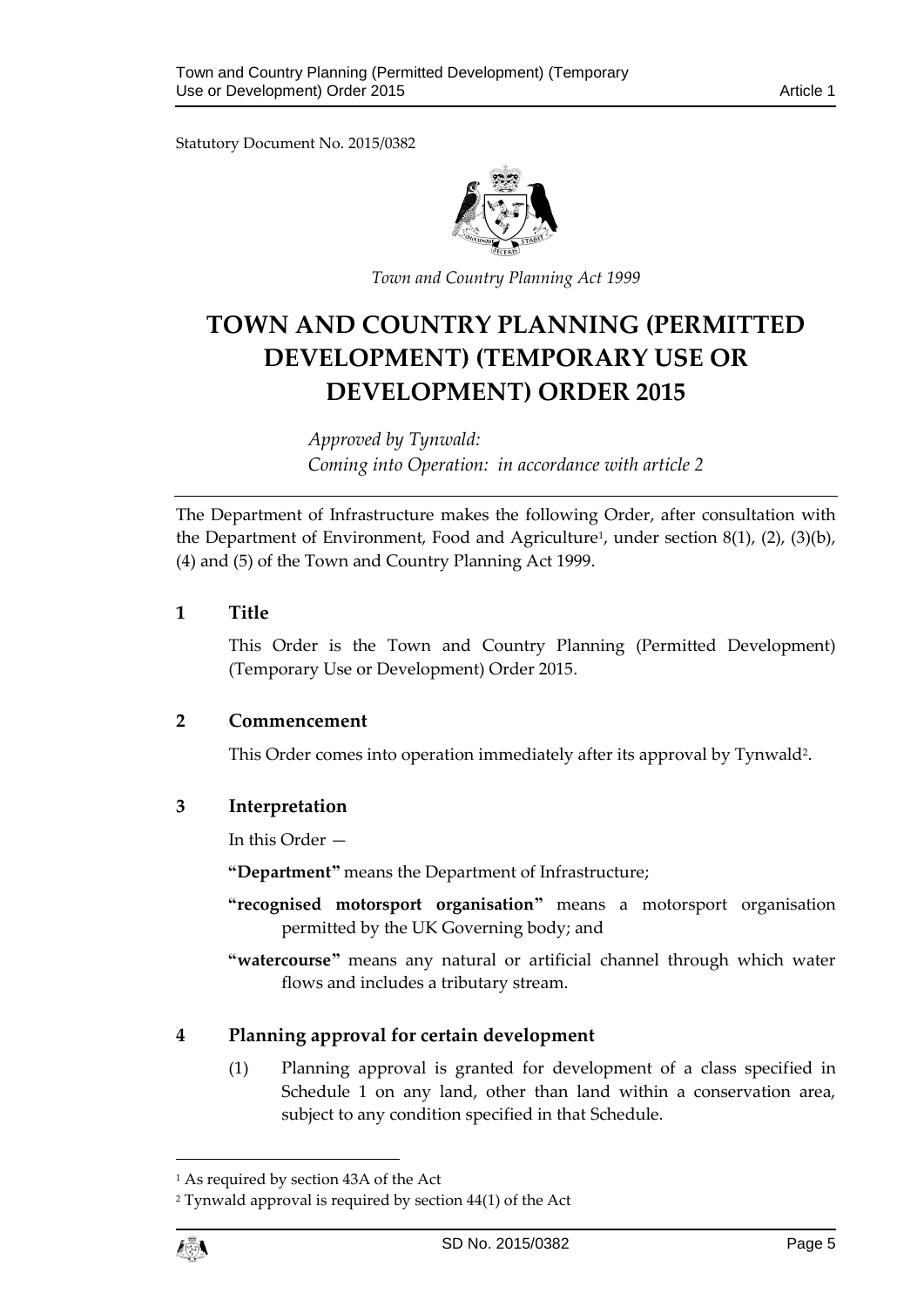- (2) Paragraph (1) does not apply to a development of any class which
	- (a) falls within any exception specified in Schedule 1 in relation to that class; or
	- (b) contravenes any condition lawfully imposed on the grant of planning approval for development of land.

# <span id="page-5-0"></span>**5 Direction that approval shall not apply**

- (1) If the Department is satisfied that any development specified in Schedule 1 should not be carried out in any particular area without planning approval granted pursuant to an application for the purpose, the Department may by an instrument in writing direct that article 4 does not apply to such development in any such area as may be specified in the direction.
- (2) The Department
	- (a) must give notice of any direction under paragraph (1) in at least one newspaper published and circulating in the Island or published by such other means as the Department considers appropriate;
	- (b) may give such other notice of the direction as it thinks fit, and
	- (c) must make a copy of the direction available for inspection by any person at all reasonable times at the principal office of the Department.

# <span id="page-5-1"></span>**6 General conditions that will apply to all classes in this Order**

- (1) The following general conditions will apply to all classes of development specified in Schedule 1.
- (2) No part of the development may be undertaken
	- (a) in, on, under or within an Area of Special Scientific Interest (ASSI), an Area of Special Protection or any other sites as designated under the Wildlife Act 1990;
	- (b) within 9m of a watercourse;
	- (c) in, on, under or within an Ancient Monument;
	- (d) if it requires the creation of a new access; and
	- (e) if it requires the formation, laying out or material widening of a means of access to an existing highway used by vehicular traffic.
- (3) No part of the development may result in the loss of Registered Trees or damage or potential damage thereto, such as would threaten the long term future of the Registered Tree, unless a formal licence has been granted by the Department of Environment, Food and Agriculture under the Tree Preservation Act 1993.

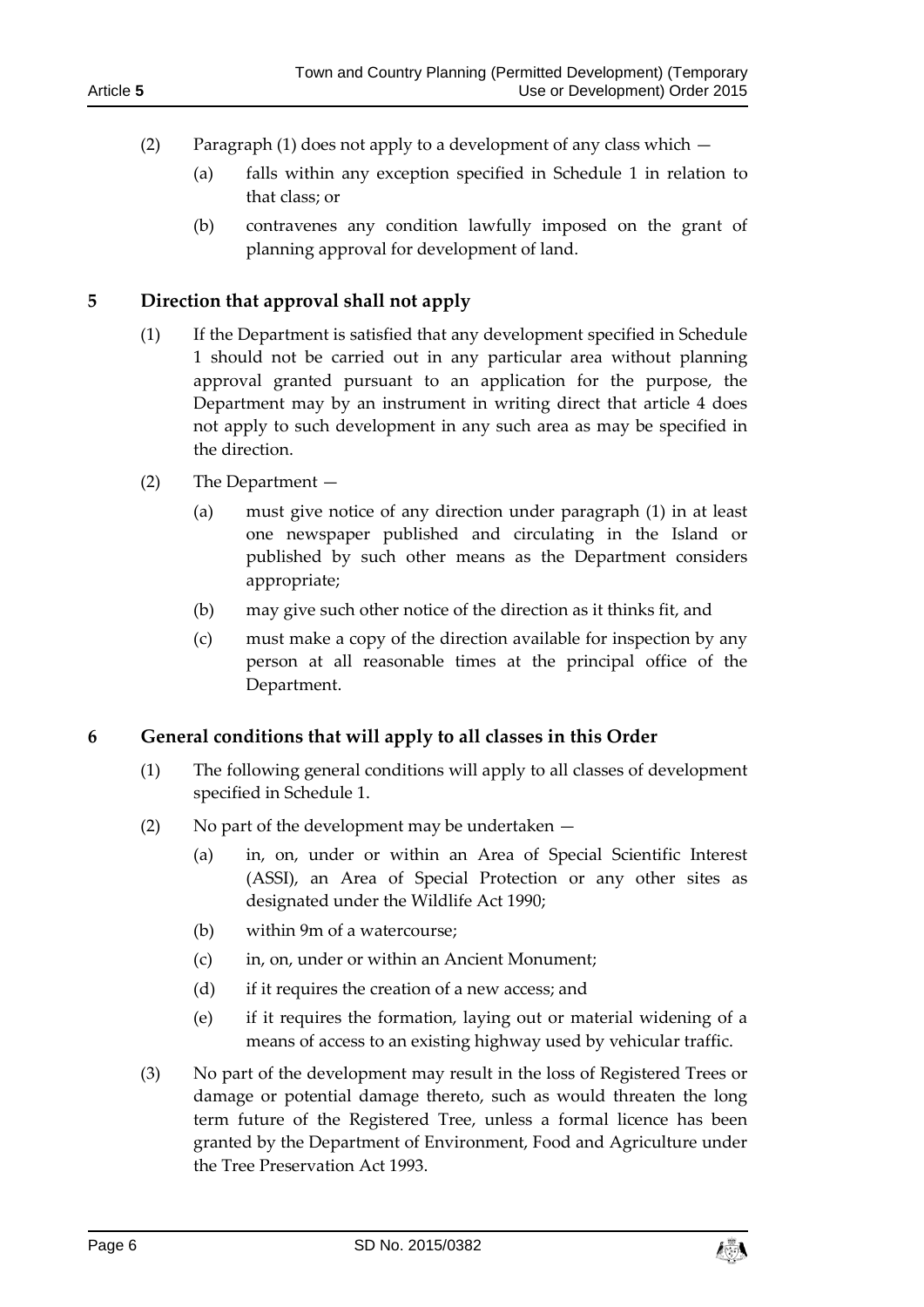**MADE 5 DECEMBER 2015**

**P A GAWNE** *Minister for Infrastructure*

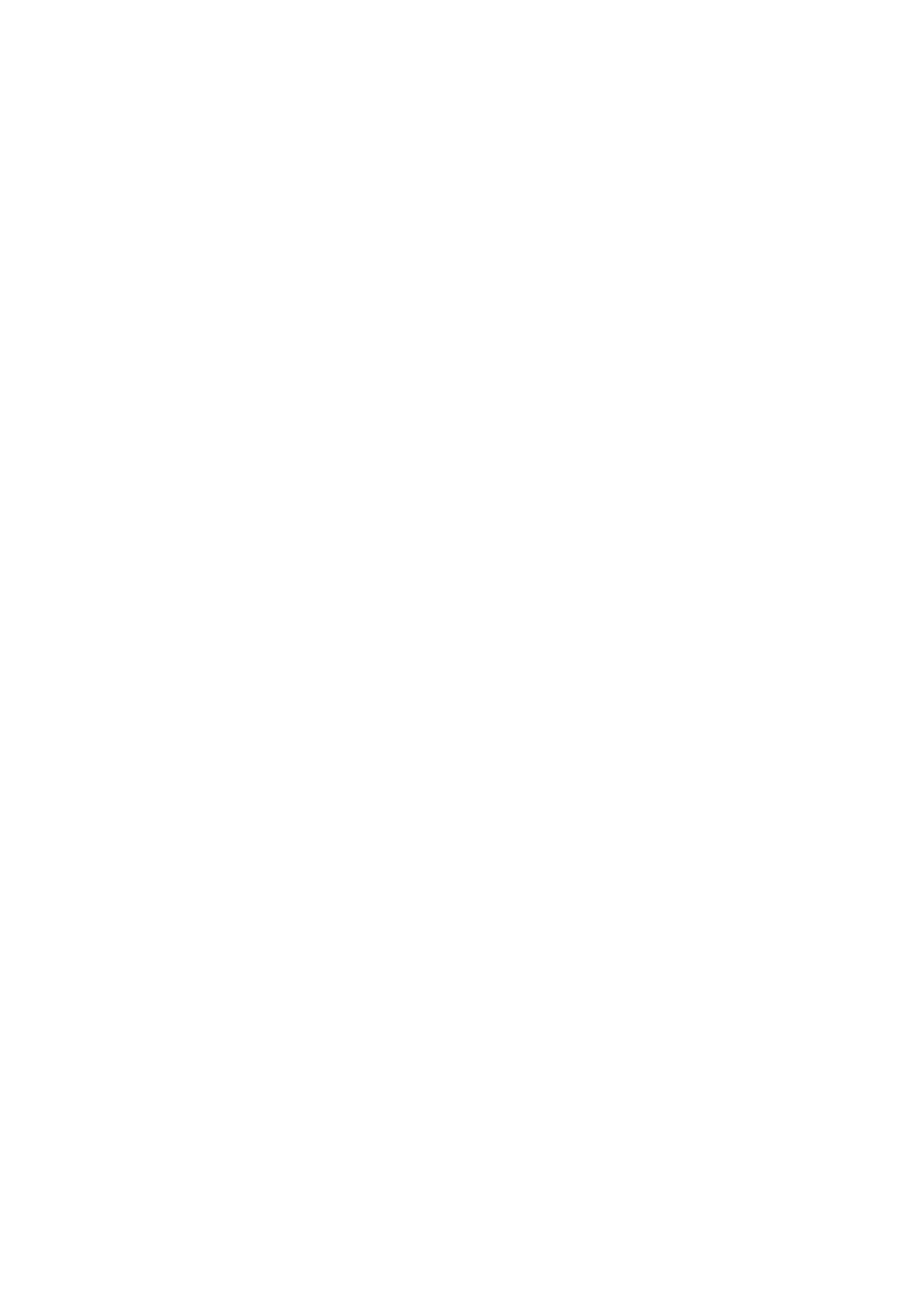# **SCHEDULE 1**

# [Article 4(1)]

# **PLANNING APPROVAL FOR CERTAIN DEVELOPMENT**

<span id="page-8-1"></span><span id="page-8-0"></span>**Class A – Permitted Development for operations in connection with another development that has been granted approval following an application to the Department or the Department of Environment, Food and Agriculture**

#### **A. Permitted development**

The provision on land of buildings, moveable structures, works, plant or machinery required temporarily in connection with and for the duration of operations being or to be carried out on, in, under or over that land or on land adjoining that land where planning approval has previously been granted following an application, subject to the following conditions.

#### **A.1 Conditions**

Any temporary building, structure, works, plant or machinery permitted by Class A must be removed on completion of the development for which planning approval has been granted or in any event not later than 24 months after its initial erection or installation, and within 12 months of its removal the land must be —

(1) Restored to its condition before the development was carried out; or

(2) Laid out in accordance with the approved plans related to the grant of planning approval.

# **A.2 Development not permitted**

Development is not permitted by Class A if it involves —

- (i) the winning or working of minerals or aggregates; or
- (ii) the erection for drilling of boreholes or the making of other excavations for mineral exploration or exploitation; or
- (iii) the operation of waste management or waste disposal facilities.

# **Class B – Permitted Development for operations in connection with a permitted use**

# **B. Permitted development**

The use of land for any permitted use for not more than 12 days in total in any calendar year, of which not more than 3 days may be consecutive at any time, and the provision on the land of any temporary structure or building(s) for the purposes of the permitted use.

#### **B.1 Scope of Class B**

The permitted uses mentioned in Class B are —

- (a) a car boot sale or market for sales;
- (b) a motor car or motorcycle racing event (other than activities permitted by Classes C, D, E or F) organised by a recognised motorsport organisation,

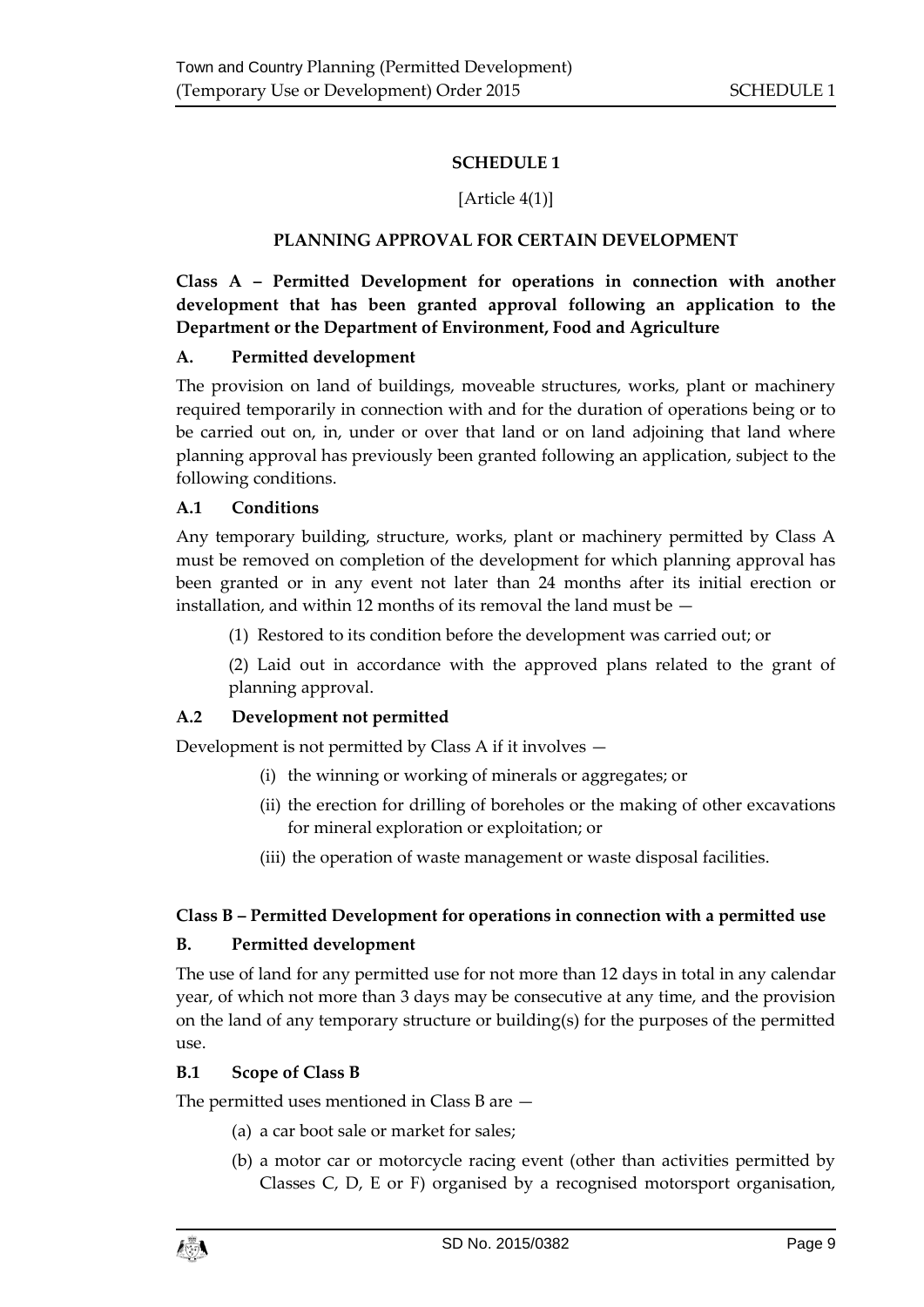including trials of speed and practising for these activities (on designated practice and race days of the event); and

(c) a fete, fair, festival, agricultural show or other gathering of people for a similar purpose.

#### **B.2 Exceptions**

Development is not permitted by Class B for —

- (i) the erection or placing of tents for camping; or
- (ii) the storage and/or use of caravans and motorhomes.

#### **B.3 Conditions**

Development is permitted by Class B subject to the following conditions —

- (1) At least 14 days prior to the commencement of the permitted use, the organiser of the event must inform the Department of Environment, Food and Agriculture in writing of the event detailing the location, date and time(s) of the event.
- (2) Any equipment, or structures associated with the permitted use must be erected no sooner than 7 days prior to the commencement of the event and must be taken down and removed from site no later than 7 days following its finish.

This is subject to the following qualification  $-$ 

(3) For the Royal Manx Agricultural Show and Southern & District Agricultural Show, any equipment, structures or buildings associated with the permitted use must be erected no sooner than 30 days prior to the commencement of the agricultural show and must be taken down and removed from site no later than 30 days following its finish.

# **Class C - Permitted Development for operations in connection with the Isle of Man TT, Manx Grand Prix, Isle of Man Classic TT and the Isle of Man Festival of Motorcycling**

#### **C. Permitted development**

The use of land shown on the map in Schedule 2 for any purpose referred to in paragraph C.1 and for the provision on the land of any temporary structure, building(s) or use referred to in paragraph C.2.

#### **C.1 Interpretation of Class C**

The purposes mentioned in Class C are —

- (a) The Isle of Man TT;
- (b) Manx Grand Prix;
- (c) Isle of Man Classic TT; and
- (d) Isle of Man Festival of Motorcycling.

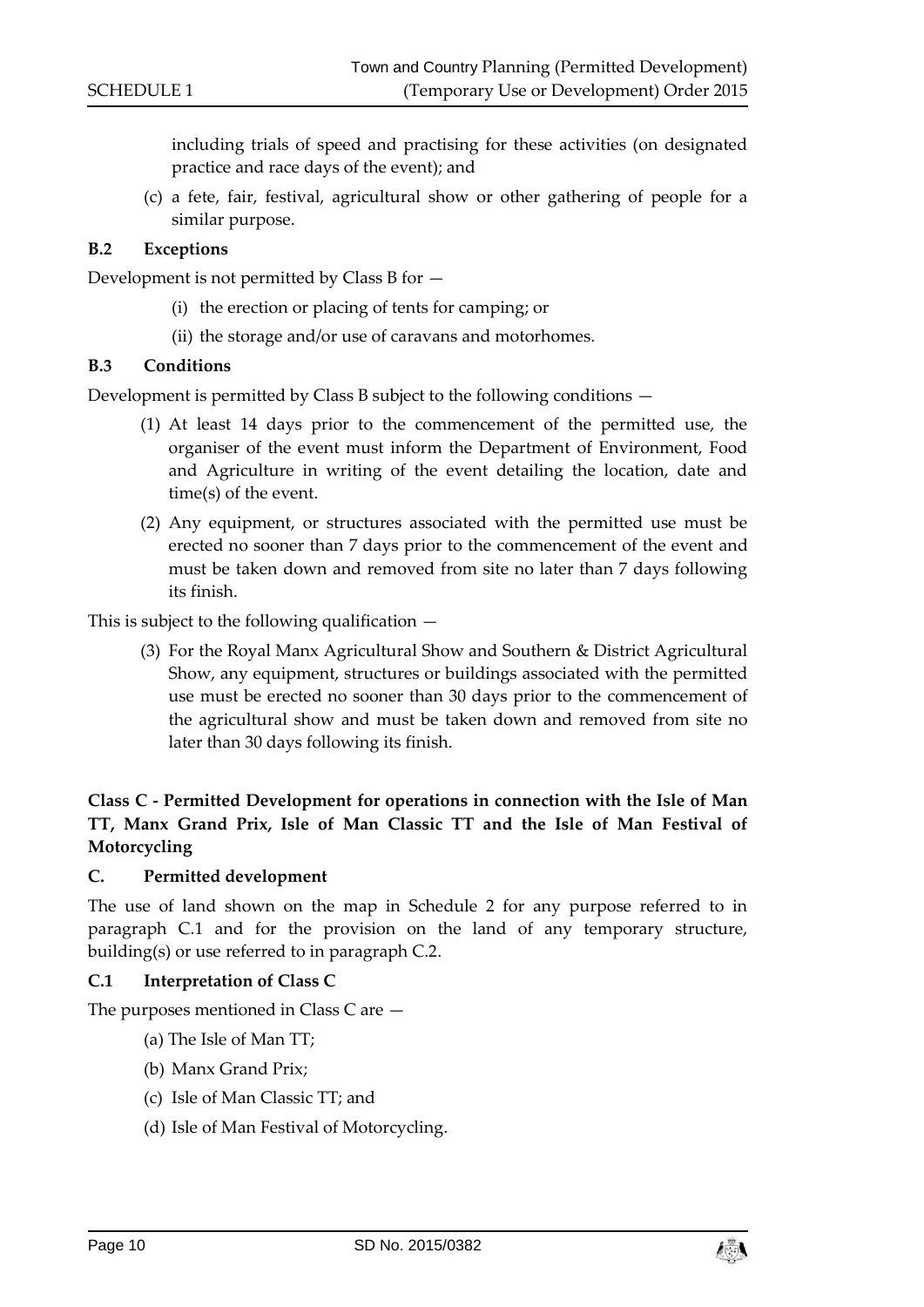# **C.2 Temporary structures or buildings permitted by Class C**

The temporary structures or buildings or use permitted by Class C include —

- (a) race competitor's garages and workshops;
- (b) hospitality and catering facilities;
- (c) grandstands; and
- (d) the use of land for accommodation.

# **C.3 Conditions**

Development is permitted by Class C subject to all of the following conditions —

- (1) Any building must be erected or installed no sooner than 10 days before the first designated practice for any of the purposes mentioned in paragraph C.1;
- (2) The use may not commence earlier than 3 days prior to the first designated practice for any of the purposes mentioned in paragraph C.1;
- (3) The use must cease no later than 3 days following the last race for any of the purposes mentioned in paragraph C.1; and
- (4) Any building, other than those within Class D, must be dismantled and removed from the site no later than 10 days following the last race for any of the purposes mentioned in paragraph C.1.

# **Class D – Safety works in connection with the Isle of Man TT, Manx Grand Prix, Isle of Man Classic TT and the Isle of Man Festival of Motorcycling**

# **D. Permitted development**

The temporary erection of buildings, structures or safety works or structures required for the safe operation of the Isle of Man TT, Manx Grand Prix, Isle of Man Classic TT and the Isle of Man Festival of Motorcycling.

# **D.1 Safety works or structures permitted by Class D**

The safety works or structures permitted by Class D include —

- (a) the erection of trackside shelters;
- (b) the erection of scaffold towers including scaffolding erected to accommodate marshals; and
- (c) the siting of bales, air cushioning and other safety related equipment.

# **D.2 Conditions**

Development is permitted by Class D subject to the following condition —

(1) All buildings or works must be erected or installed no sooner than 56 days before the first designated practice day for the Isle of Man TT and removed no later than 28 days following the last race of the Manx Grand Prix / Isle of Man Classic TT/ Isle of Man Festival of Motorcycling.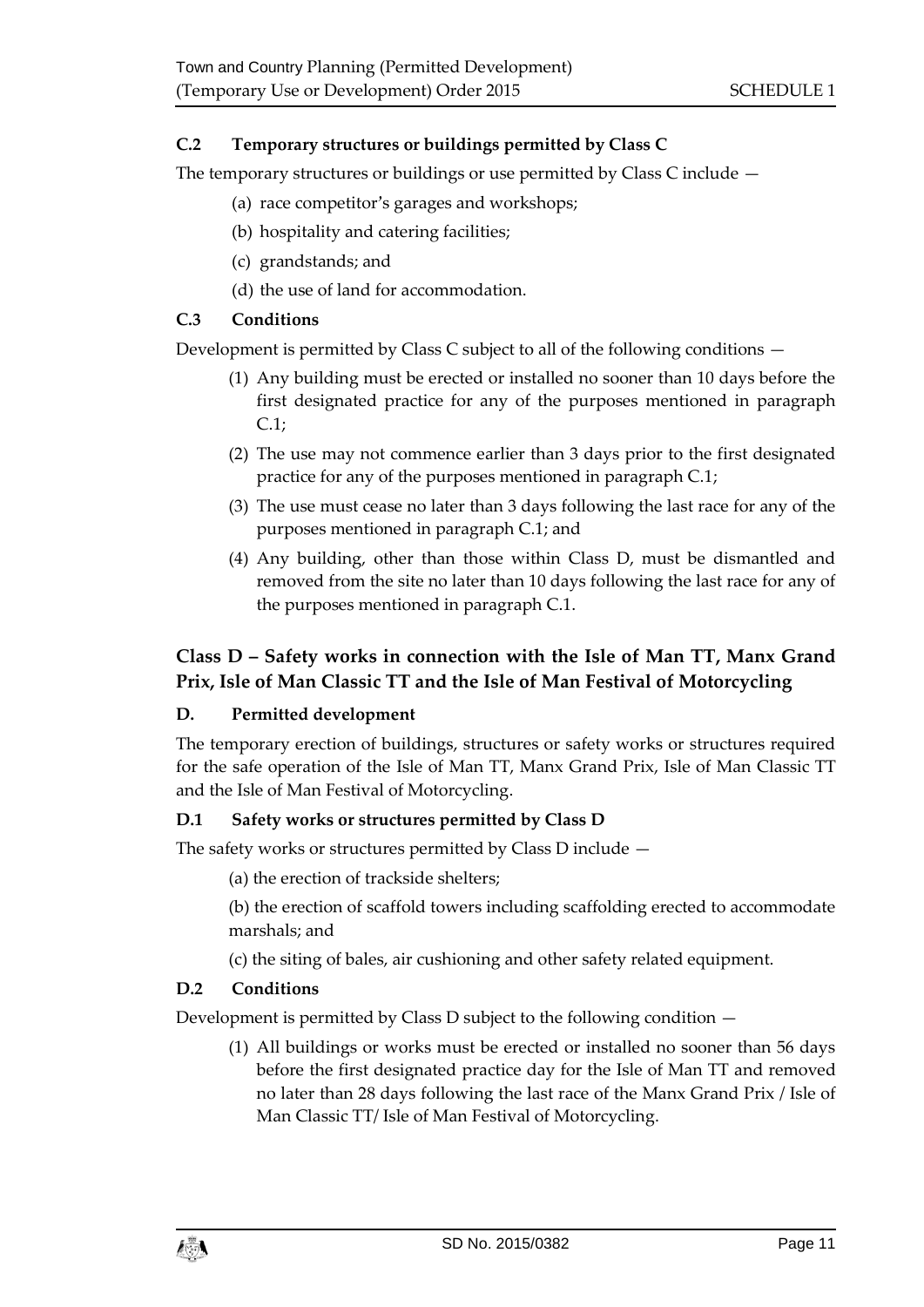# **Class E - Permitted Development for operations in connection with the Southern 100, Pre TT Classic and Post TT Races**

#### **E. Permitted development**

The use of land shown on the map in Schedule 3 for any purpose referred to in paragraph E.1 and for the provision on the land of any temporary structure, building(s) or use referred to in paragraph E.2.

#### **E.1 Interpretation of Class E**

The purposes mentioned in Class E are —

- (a) The Southern 100;
- (b) The Pre TT Classic; and
- (c) The Post TT races.

#### **E.2 Temporary structures or buildings permitted by Class E**

The temporary structures or buildings or use permitted by Class E include —

- (a) race competitor's garages and workshops;
- (b) hospitality and catering facilities;
- (c) grandstands; and
- (d) the use of land for accommodation.

#### **E.3 Conditions**

Development is permitted by Class E subject to all of the following conditions —

- (1) Any building must be erected or installed no sooner than 10 days before the first designated practice for any of the purposes mentioned in paragraph E.1;
- (2) The use may not commence earlier than 3 days prior to the first designated practice for any of the purposes mentioned in paragraph E.1;
- (3) The use must cease no later than 3 days following the final race of any of the purposes mentioned in paragraph E.1; and
- (4) Any building, other than those complying with Class F must be dismantled and removed from the site, no later than 10 days following the last race of any of the purposes mentioned in paragraph E.1.

# **Class F – Safety works in connection with the Southern 100, the Pre TT Classic and the Post TT Races**

#### **F. Permitted development**

The temporary erection of buildings, structures or safety works or structures required for the safe operation of the Southern 100, the Pre TT Classic and the Post TT Races.

#### **F.1 Safety works or structures permitted by Class F**

The safety works or structures permitted by Class F include —

(a) the erection of trackside shelters;

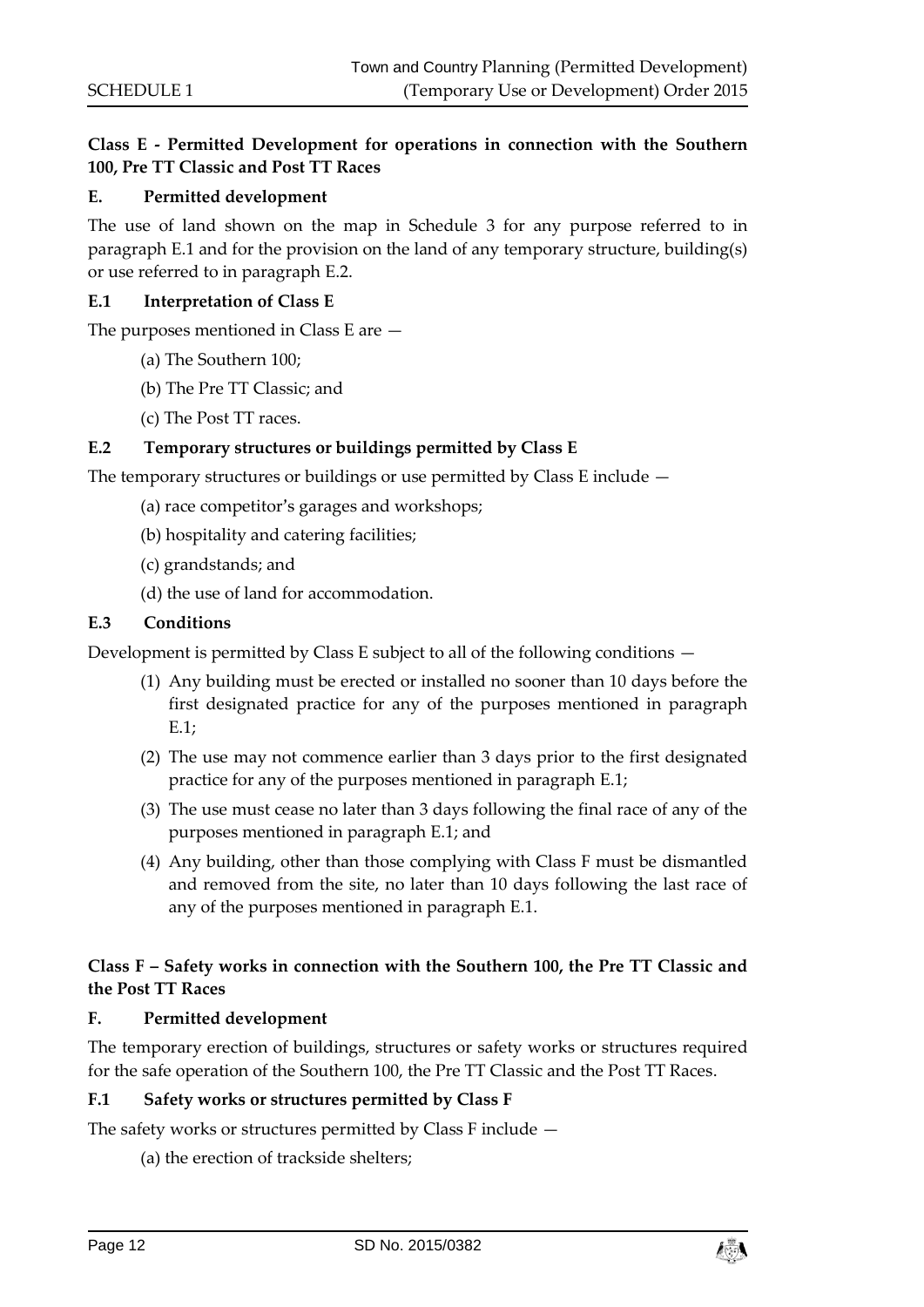(b) the erection of scaffold towers including scaffolding erected to accommodate marshals; and

(c) the siting of bales, air cushioning and other safety related equipment.

# **F.2 Conditions**

Development is permitted by Class F subject to the following condition —

(1) All buildings or works must be erected or installed no sooner than 56 days before the first designated practice day for the Isle of Man Pre TT Classic event and removed no later than 28 days following the last race of the Southern 100.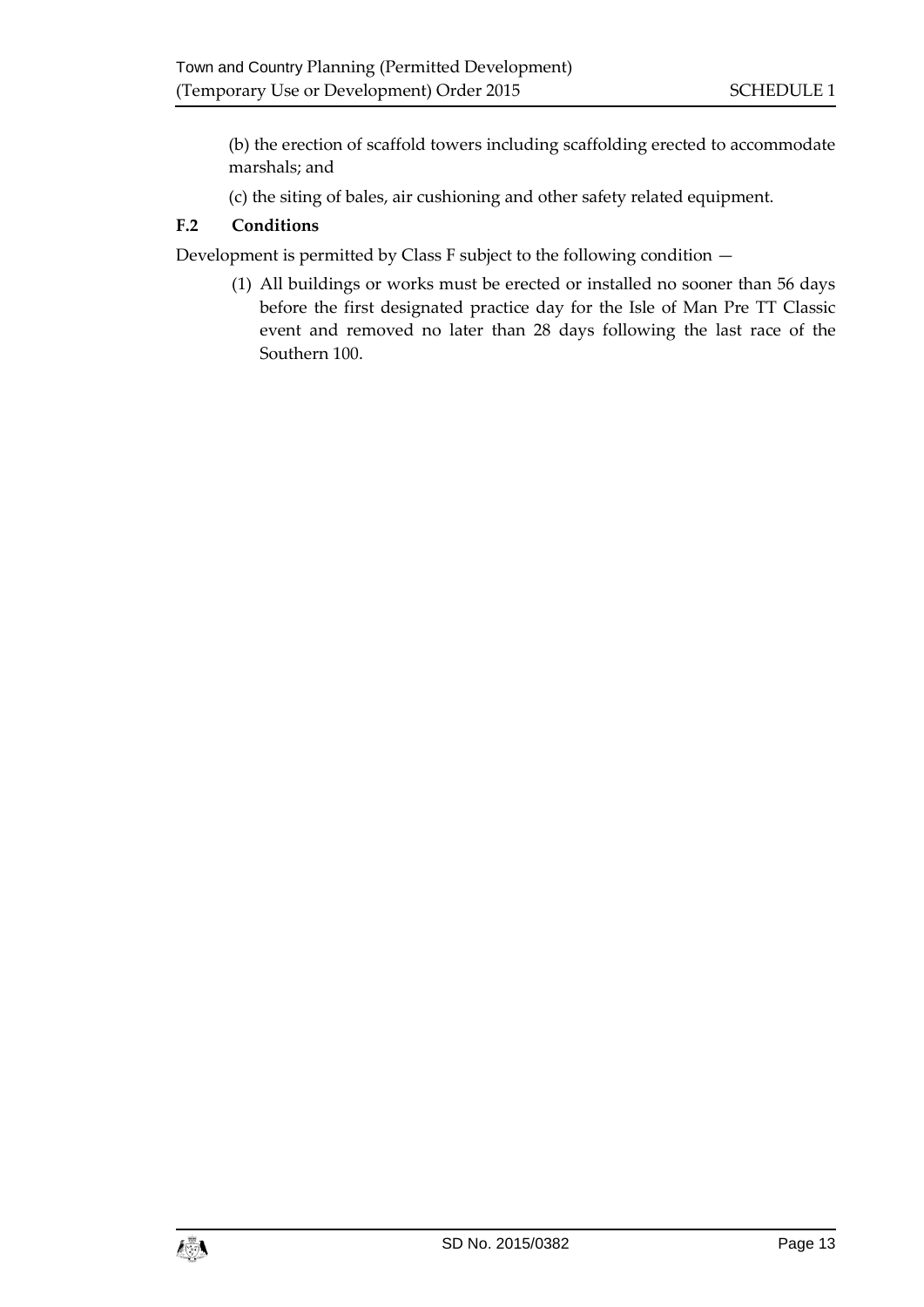# **SCHEDULE 2**

#### [Schedule 1, Paragraph 3, Class C]

# <span id="page-13-1"></span><span id="page-13-0"></span>**OFFICIAL RACE EVENT PADDOCK AND CAMPSITE AREAS AT NOBLES PARK, DOUGLAS FOR ISLE OF MAN TT, MANX GRAND PRIX AND ISLE OF MAN CLASSIC TT RACES**



$$
\mathbf{A}^{\mathbf{w}}_{\mathbf{w}}
$$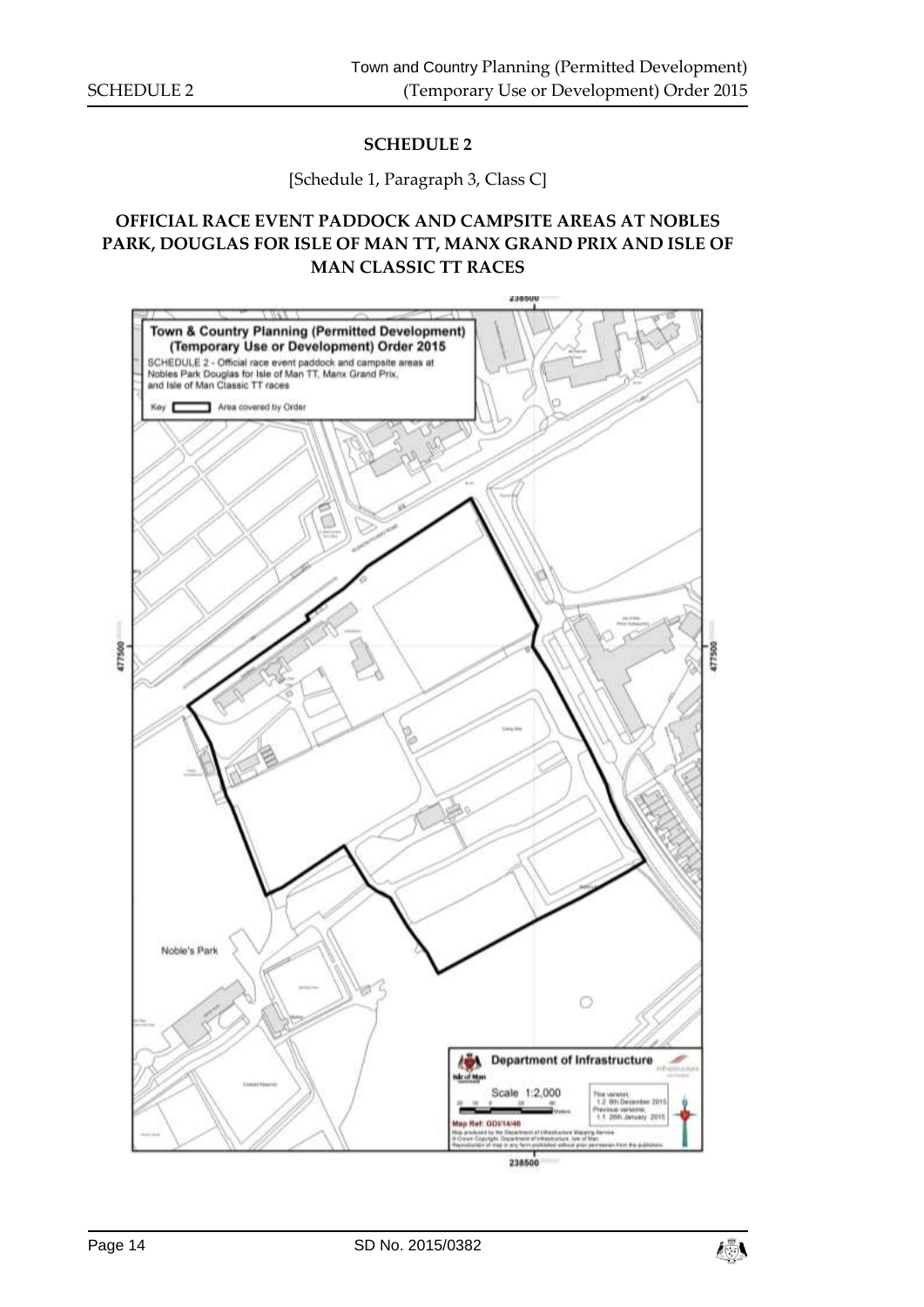# **SCHEDULE 3**

[Schedule 1, Paragraph 5, Class E]

# <span id="page-14-1"></span><span id="page-14-0"></span>**OFFICIAL RACE EVENT PADDOCK AND CAMPSITE AREA AT CASTLETOWN FOR BILLOWN CIRCUIT**